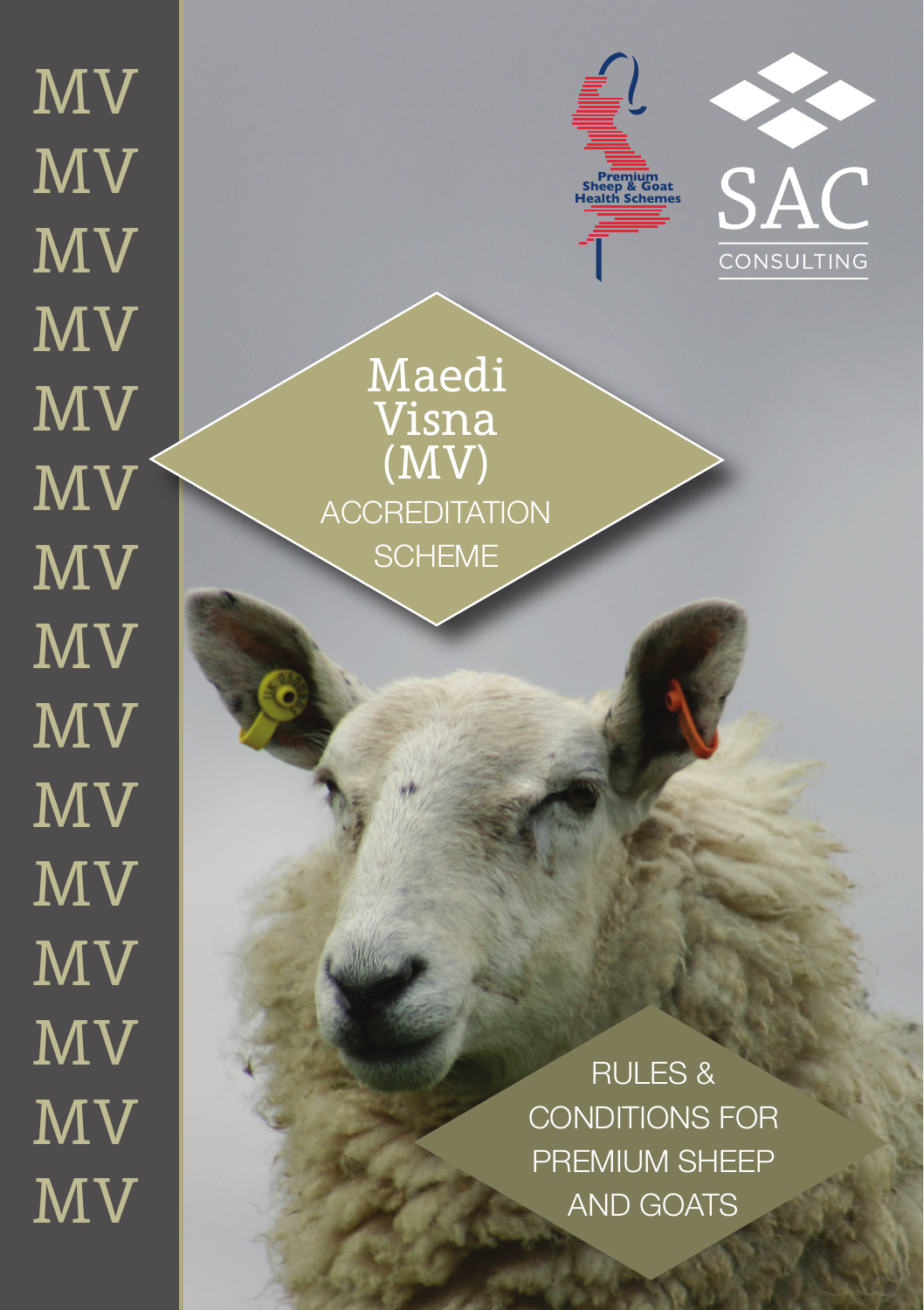# **Contents**

## Page no.

# **Glossary**

**The following words and phrases have the following meanings when used in these Rules and Conditions:**

**"Animal"** means sheep or goat;

**"CAEAS"** means Caprine Arthritis Encephalitis Accreditation Scheme;

**"Export Certificate"** means a certificate confirming the MV accredited status of an animal;

**"Flock"** means a flock of sheep or a herd of goats including females of breeding age;

**"Health Status Report"** means a certificate issued in respect of an animal confirming that it is part of a MV accredited flock in accordance with the rules;

**"Holding"** means any place in which animals are held, kept, bred, handled or shown to the public; "MV" means Maedi Visna;

# **"MV Accredited"** means:-

- in relation to an animal, that it is monitored in accordance with the rules of the MVAS and issued with a Health Status Report pursuant to Rule 1.3 and has not subsequently tested positive for MV or lost its MV accredited status pursuant to Rule 5;
- in relation to a flock that it consists only of MV accredited animals.

**"MVAS"** means Maedi Visna Accreditation Scheme; **"Non-MV Accredited"** means in relation to an animal or flock that it is not MV accredited;

**"Periodic Test"** means a test carried out periodically on MV accredited flocks and animals in accordance with Rule 3.7 in order to maintain MV accredited status. **"Periodic Testing"** means the carrying out of the periodic tests;

**"Qualifying Tests"** means the 2 consecutive blood tests required to be carried out in order to join the MVAS;

**"Rules"** means these rules and conditions relating to the MVAS;

**"SAC C VS"** means SAC Consulting: Veterinary Services:

**"Tested"** means blood tested for MV;

**"Testing"** means blood testing for MV; and

**"you"** means an owner of animals or any agent or other person employed by that owner.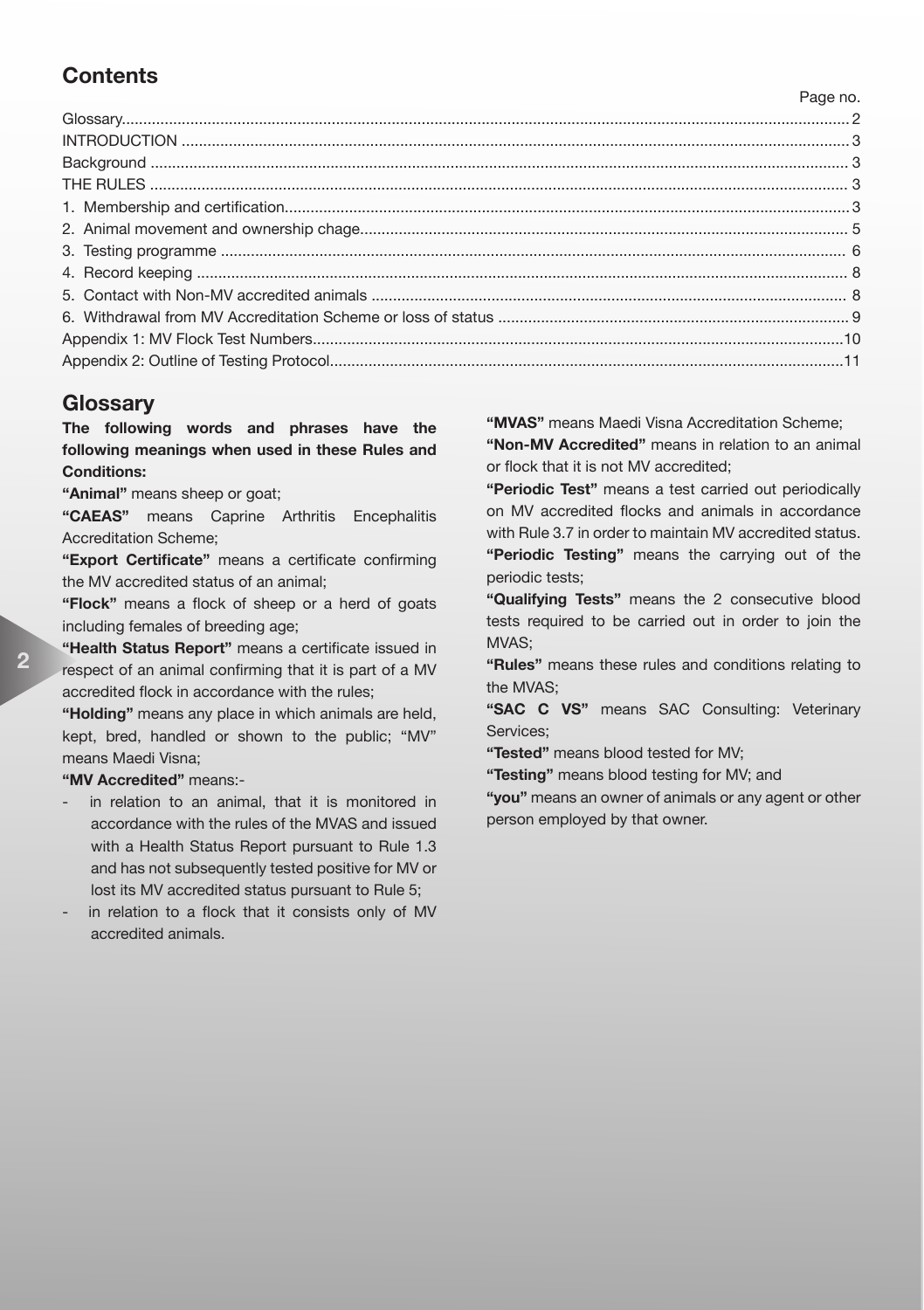## **INTRODUCTION**

*This section does not form part of the Rules and is provided for background purposes only.*

## **Background**

## o **What is 'Maedi Visna'?**

 Maedi Visna ("MV") is a chronic infectious viral disease affecting the lungs and nervous system of sheep which can be transmitted between individual sheep and flocks. The virus which causes Caprine Arthritis Encephalitis (CAE) in goats is very similar to MV virus and there is evidence that cross infection can occur between species. Therefore for the scheme purposes "animal(s)" refers to both sheep and goats.

 Blood testing allows identification of infection. There is no vaccine, no cure and the disease is fatal.

## □ **Purpose of the scheme**

• The Maedi Visna Accreditation Scheme ("MVAS") is a voluntary scheme which allows you to demonstrate that your animals have been tested and are accredited free of MV.

 The benefits of membership of the MVAS are as follows:

- it helps you to reduce the risk of your flock contracting MV;
- it allows you membership of an elite nationally recognised health scheme with the backing of SAC C VS;
- it enables you to attend shows and sales from which your animals would otherwise be barred;
- it allows you to export to certain countries free from MV;
- it gives you the opportunity to advertise to potential purchasers that your flock is MV accredited
- it adds value to your flock by enabling you to supply purchasers who demand MV accredited stock.
- it acts as an early warning system should infection be inadvertently introduced.

If you want to become or remain a part of the MVAS, you must abide by these rules at all times.

## □ Who governs the scheme?

The MVAS is operated as follows:-

• **Organisation & Supervision:** As part of its Premium Sheep & Goat Health Schemes,

SAC C VS is appointed to organise and supervise the MVAS.

- **Inspections and certification of compliance with the Rules**: Practising veterinary surgeons are appointed to carry out flock inspections and check on compliance with the rules. SAC C VS can organise random flock inspections at any time to check that scheme rules and conditions are being followed – these can be done by SAC vets or subcontracted.
- **Monitoring of shows and sales:** SAC C VS can inspect, or sub-contract the inspection of, MV accredited sections of shows and sales to ensure compliance with rules and conditions.

# **THE RULES**

#### **1 Membership and certification**

#### **1.1 Eligibility to join**

 You can join MVAS in respect of a flock or a holding provided that:

- the flock is situated in Great Britain;
- the flock meets the MVAS requirements as detailed in these rules; and
- you strictly adhere to the rules of the MVAS. Failure to do so will result in penalties as detailed in rule 6.

## **1.2 Application process**

 In order to join MVAS, you must complete the official application form. This is available on request from SAC C VS at:

 PSGHS Office Greycrook St. Boswells **Roxburghshire**  TD6 0EQ Tel 01835 822456 E. mail; psghs@sac.co.uk **or** 

online at www.sheepandgoathealth.co.uk.

## **1.3 Certification**

- Only flocks (or groups of animals within flocks) that have a current and valid health status report, and which have not lost their MV accredited status as described in Rule 6.1.1 of these rules are deemed MV accredited in accordance with the rules.
- SAC C VS is responsible for issuing Health Status Reports.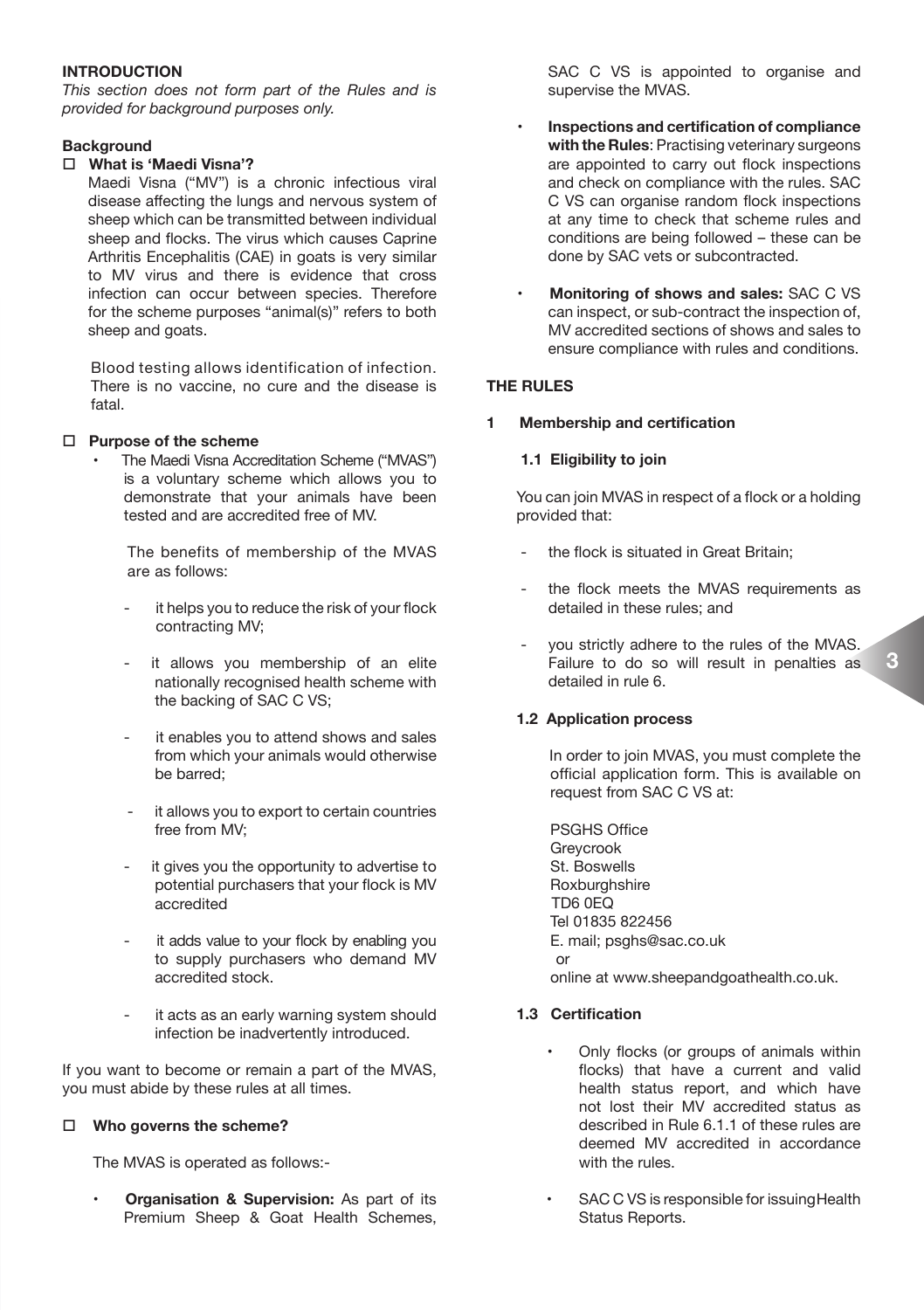- As keeper of the flock you are responsible for ensuring that testing is carried out within such a time frame that enables SAC C VS, subject to the results of that testing, to issue each Health Status Report prior to the expiry date of any existing Health Status Report.
- The Health Status Report is issued by SAC C VS annually on confirmation of all MV testing being negative.
- Certification of freedom requires test negative results, but also that the declaration on the submission form, that the rules of the scheme have been adhered to, has been signed by both the keeper of the flock and the veterinary practitioner who carried out the sampling.
- Valid and current Health Status Reports are required to gain entry to MV accredited sections of shows
- A valid and current Health Status Report must be in place before an animal or flock is allowed to come into contact with another MV accredited animal or flock.
- SAC C VS will issue an export certificate for MV accredited animal(s) on request for export purposes.

#### **1.4 Reporting suspected infection**

- If you suspect that an animal is infected with MV, this must be reported to your veterinary surgeon for investigation. The veterinary surgeon may decide:-
	- that the animal is not infected with MV and that no further action is required.
	- that MV cannot be ruled out and that testing of each animal suspected of being infected must be undertaken and samples submitted to SAC C VS.
- If the testing carried out on the suspect animal confirms the presence of MV, the MV accredited status of the flock of which it is a member will be suspended immediately unless the positive animal is one which has been (and is still being) kept in isolation in accordance with Rule 5.1.1.
- If MV is confirmed in a flock, breakdown procedures in rule 6.2 must be followed in order to regain MV accredited status.

#### **1.5 Discretion of SAC C VS**

SAC C VS's decisions are deemed to be final and SAC C VS shall have sole discretion to determine the following:-

- Whether a flock's MV accredited status should be suspended or removed under the MVAS;
- Interpretation of the rules
- Whether to inform other parties of any loss of status.
- SAC C VS reserves the right to carry out farm inspections and to require any animal to be tested at any time.
- These rules are not exhaustive and SAC C VS reserves the right to act as it sees fit in relation to any circumstance relating to the operation or governance of the MVAS which, in the sole discretion of SAC C VS, is not adequately provided for under these rules, and to amend these rules from time to time.

#### **Security**

## **1.6 Caprine Arthritis Encephalitis Accreditation Scheme (CAEAS)**

 The rules of the CAEAS are identical to MVAS rules except that:-

- they are applied to goat herds;
- a three metre gap is required between accredited and non-accredited animals whilst on a holding;
- the animals must be separated by a three metre high solid barrier at temporary locations.

#### **1.7 Farm boundaries**

- MV accredited animals must not be allowed to come into physical contact with non-MV accredited animals at any time.
- Farm boundaries must be adequate to prevent animals from straying onto or off holding(s) and to prevent nose to nose contact between animals.
- Other than as provided for at Rule 2.1.3 (segregation at temporary locations), there must be a minimum of a two metre gap between MV accredited and Non-MV accredited animals at all times.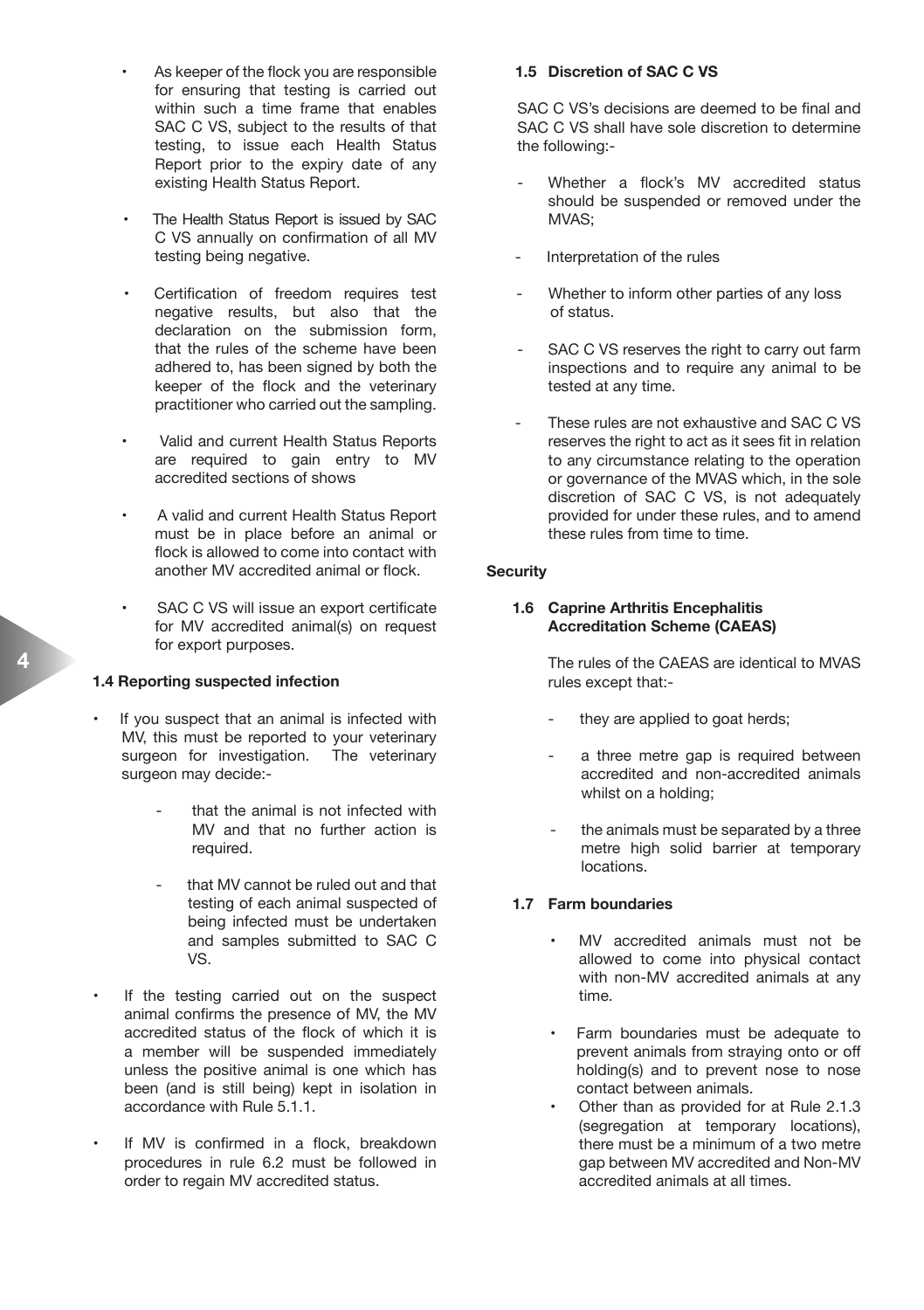### **1.8 Using and sharing Non-MV Accredited stock facilities**

If MV accredited and non-MV accredited animals are kept on the same holding(s) they must be kept as far apart as possible. As a minimum they will be at least 2 metres apart other than as provided for at Rule 2.1.3 (segregation at temporary locations).

#### **WARNING: Keeping MV accredited and non-MV accredited flocks on the same premises increases the risks of spreading infection**

- MV accredited animals and non-MV accredited animals should not be housed together in the same airspace, even if physically separated, except as provided for in Rule 2.1.3.
- MV accredited animals must not be introduced to fields, previously grazed by non-MV accredited animals, for a period of 7 days after the removal of the non-MV accredited animals.
- Equipment such as ear tattooing forceps. drenching guns, surgical equipment, hypodermic needles or any other equipment which may draw blood must not be shared between MV accredited and non-MV accredited animals.
- Handling facilities and livestock trailers which are used by MV accredited and non-MV accredited animals must be cleaned and disinfected before use by MV accredited animals.
- Colostrum from non-MV accredited animals must not be brought into a MV accredited flock or fed to MV accredited animals.
- Only embryos or semen from MV accredited animals may be used to impregnate, inseminate or fertilise an MV accredited animal.
	- If embryos from MV accredited animals are used to impregnate non - MV accredited animals the resultant lambs will immediately lose their status
	- Embryo transfer recipient animals must be MV accredited to preserve the status of the embryo

## **1.9 Notice of security threats**

 You must notify SAC C VS of changes which could affect the security of a flock or an animal.

You must notify SAC C VS if a non – MV accredited flock is introduced to a holding/s that previously held only MV accredited animals. A flock inspection may be required.

# **1.10 Identification**

 All animals exhibited or sold as MV accredited must be permanently and individually marked by a method so that:-

- The flock of origin can be identified
- Individual animals can be identified.

### **2 Animal movement and ownership change**

#### **2.1 Moving Animals**

Any animal which moves from one location to another will automatically lose its MV accredited status unless you ensure that all of the following conditions are met:-

# **2.1.1 Transport:**

- MV accredited animals attending shows, sales or leaving their holding for any other purpose must travel segregated from and not come into contact with any animals which are not MV accredited. (except as provided below: segregation at temporary locations)
- MV accredited and non-MV accredited animals must not be transported in the same vehicle unless it has solid partitions and separate ramps. If animals are transported in this way, the MV accredited animals may return to their flock of origin or to another MV accredited flock without any isolation, testing or loss of status.
- Vehicles previously used for transporting animals must be cleaned and disinfected before being used by MV accredited animals.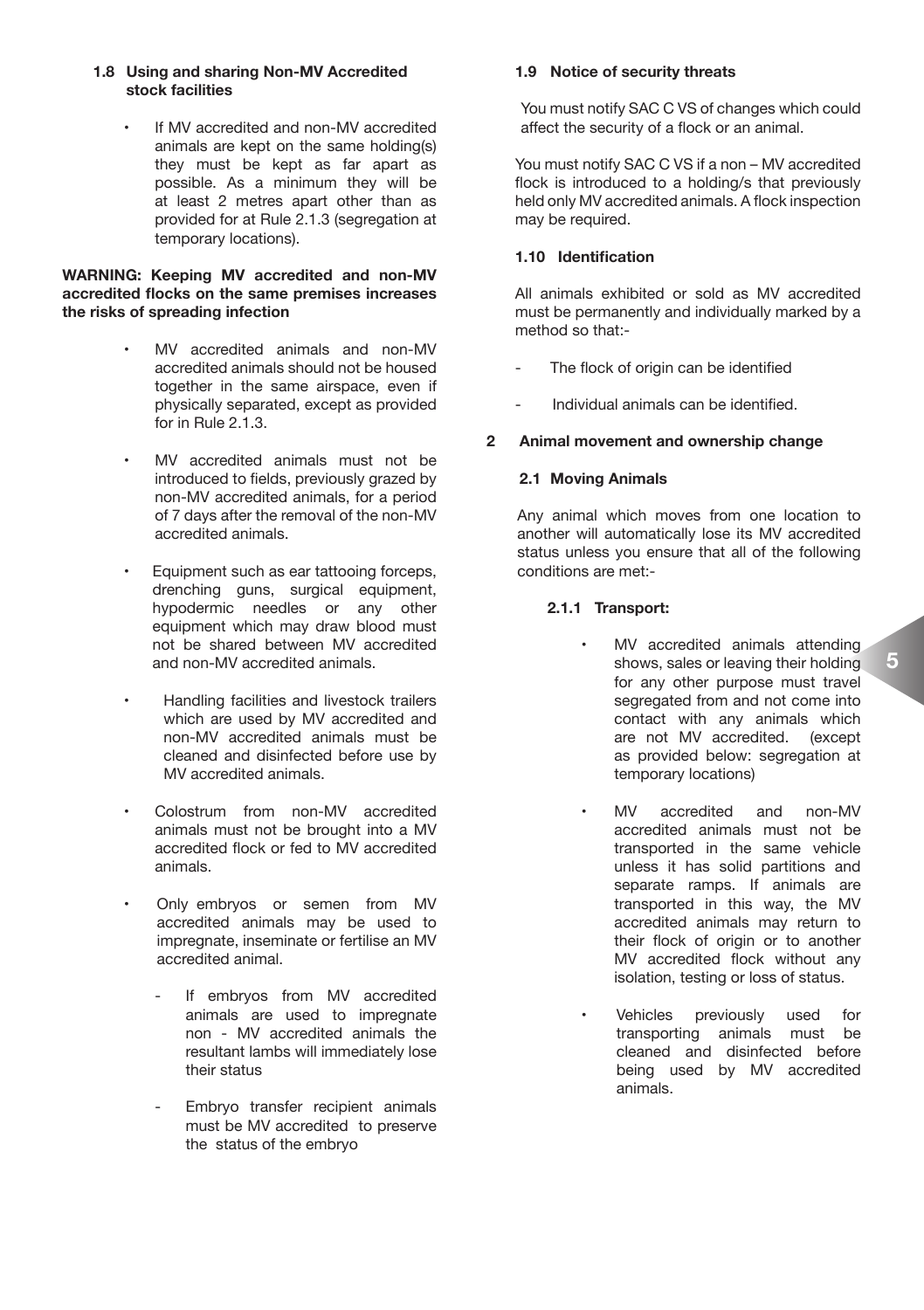#### **2.1.2 Segregation:**

If you acquire non-MV accredited animals or are unsure of the animals' status, you must physically segregate the animals from MV accredited animals until they have been tested in accordance with Rule 2.3.2.

**If you are unsure of an animal's status, you are strongly advised to seek advice from the PSGHS Office before acquiring the animal, as noncompliance may result in loss of status.**

#### **2.1.3 Segregation at temporary locations:**

While at any temporary location such as a show or sale, MV accredited and non-MV accredited animals may share an airspace provided that they are separated by a solid barrier at least 2 metres high. This is only acceptable for short periods of up to 10 days.

#### **2.2 Adding or returning Animals to a Holding**

If you add (or return) an animal to your MV accredited holding, the flock(s) situated at that holding/s will lose their MV accredited status unless the following requirements are met:

- The flock of origin must be MV accredited.
- The animal must not have lost its MV accredited status through noncompliance with Rule 2.1 (Moving Animals) or otherwise.
- The animal must not have had any contact with non accredited animals.

## **2.3 Change of ownership**

## **2.3.1 Acquiring MV accredited animals.**

 If you acquire MV accredited animals, they will automatically maintain their MV accredited status and may be added to a MV accredited flock where:-

- You are a member of or have applied to ioin the MVAS:
- You have had the holding on which you intend to keep the animals inspected by a veterinary surgeon; and
- Purchased animals should be maintained in isolation ( separate from MV accredited flock) until added animal testing is

completed with negative results.

You have ensured that the security of the animals or flock has been maintained in accordance with rules 1.6 - 1.10.

## **2.3.2 Acquiring Non-MV accredited animals**

- If you acquire non-MV accredited animals, each animal must pass two Qualifying Tests carried out 6 to 12 months apart, to become MV accredited. The animal(s) must be at least 12 months old at the time of the first Qualifying Test.
- Non-MV accredited animals MUST NOT be added to an MV accredited flock until they have passed both Qualifying Tests.
- You must ensure that the security of the animals or flock has been maintained in accordance with rules  $1.6 - 1.10$

## **3 Testing Programme**

## **3.1 Animals which must be tested**

 Any animal which is to become part of an MV accredited flock must be tested in accordance with these rules.

## **3.2 Testing procedure**

#### **3.2.1 Acquiring MV accredited flocks**

- If you acquire a MV accredited flock in accordance with rule 2.3.1, the following periodic testing must take place:-
	- *First Periodic Test:* carried out 6 months after establishment of the flock. At this test all animals over 12 months of age must be tested unless more than 55 Animals have been added from a single flock. In that case the number to test from that source should be calculated using the table in Appendix 1.
	- Second Periodic test: carried out 12 months after the first test. The requirements of periodic testing are further explained in rule 3.7.

#### **3.2.2 Acquiring Non-MV accredited flocks**

If you wish a non-MV accredited flock to become accredited, the flock must undergo two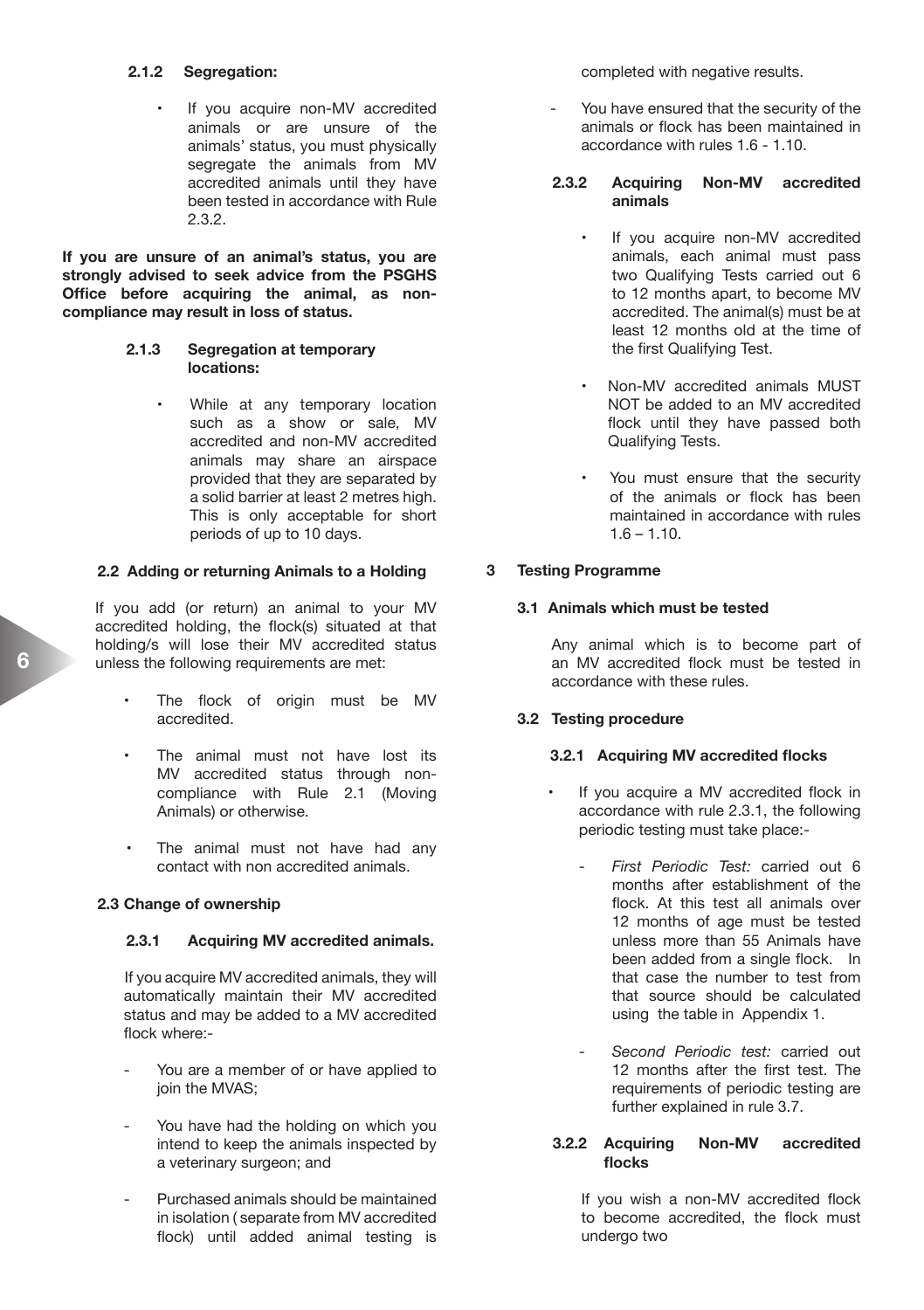Qualifying Tests in accordance with Rule 2.3.2.

## **3.2.3 Acquiring Non-MV Accredited Animals**

 If you acquire non-MV accredited animals, each animal must pass two Qualifying Tests, 6 to 12 months apart, to become MV accredited. The animal(s) must be at least 12 months old at the time of the first Qualifying Test.

## **3.3 Qualifying Tests**

- **3.3.1** At the first Qualifying Test, all animals in the flock aged 12 months or older must be tested UNI FSS:
	- the flock has been established for a minimum of 3 years;
	- at least 90% of ewe replacements are home bred;
	- any purchased animals in the past 3 years have come from MV accredited flocks; and
	- there is no other animal on the holding/s that is to remain non MV accredited.
- **3.3.2** If **ALL** the conditions specified in Rule 3.3.1 are met, then at the first Qualifying Test the number to test should be calculated from the table in Appendix 1. All rams must be tested. SAC C VS has the discretion to require a greater proportion of the flock to be tested.
- **3.3.3** At the second Qualifying Test all animals over 12 months of age must be tested.

#### **3.4 Procedure for adding animals during Qualifying Tests**

- **3.4.1** If you intend to add any Non-MV accredited animals to the flock after the first Qualifying Test you must ensure that either:
	- the added animals are kept isolated from the flock until they have passed both Qualifying Tests, 6 to 12 months apart; or
	- once the added animals have passed the first Qualifying Test they may join the flock and

the whole flock will undergo the second Qualifying Test 6 months later. The added animals must be 12 months or older at the time of the first Qualifying Test.

# **3.5 Qualifying Test Results**

If both Qualifying Tests give only negative results, the flock becomes MV accredited and the flock thereafter undergoes Periodic Testing.

## **3.6 Periodic Testing**

- **3.6.1** After becoming MV accredited the first periodic test must take place a maximum of 12 months later.
- **3.6.2** If the first periodic test is negative, the second periodic test must be carried out a maximum of two years after the first.
- **3.6.3** After the second periodic test the following applies:
	- 3.6.3.1 Flocks kept on a holding where non-MV accredited animals have been present at any point since the last periodic test must carry out periodic testing every second year.

**7**

3.6.3.2 Flocks kept on a holding where only MV accredited animals have been present since the last periodic test must carry out periodic testing every 3 years. It is recommended that any MV accredited animals added to the flock are tested within 12 months of arrival. They must be at least 12 months of age at the time of the test.

# **3.6.4 AI/ET centres will be required to test**

- · All stock eg teasers, over 12 months old, on annual basis
- All purchased stock 6 months after arrival

## **3.7 Requirements of Periodic Testing**

#### **3.7.1 At each periodic test:-**

 3.7.1.1 The minimum number of animals to be tested should be calculated from the table in Appendix 1. Any MV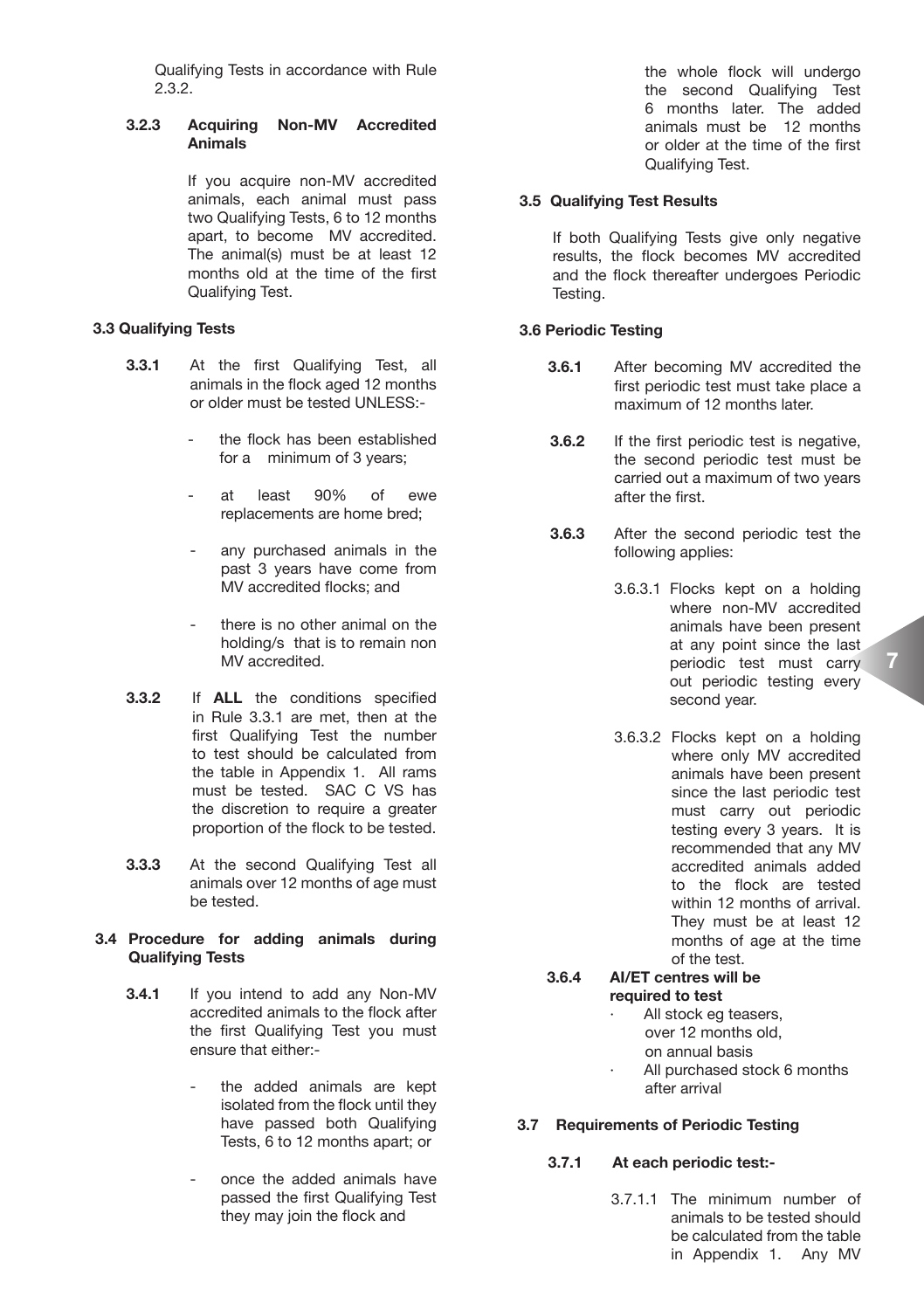accredited animals over 12 months of age which have been added to the flock but not yet tested should be excluded from this calculation and tested as for rule 3.7.1.2.

Separately managed groups within a flock should be sampled according to the numbers in the sampling frame in Appendix 1. For example if in a flock of 5OO sheep , 2OO are run on one farm and 3OO on a separate farm numbers sampled should be 105 and 115 respectively.

- 3.7.1.2 All MV accredited animals over 12 months of age added to the flock and not tested since arrival must be tested IN ADDITION to the number of animals calculated in 3.7.1.1. If more than 55 have been added from a single flock the number to test from that source should be calculated using the table in Appendix 1.
- 3.7.1.3 All rams aged 18 months or older must be tested.
- 3.7.2 If animals that are to remain non-MV accredited are added to a holding the routine periodic testing of the MV accredited flock will change from every 3 years to every 2 years. It is your responsibility to inform us of this change.
- 3.7.3 If MV accredited animals are added to a holding where only MV accredited animals are kept it is recommended that the added animals be tested within 12 months of arrival when they are at least 12 months of age. If more than 55 MV accredited animals have been added from a single flock, the number to test from that source should be calculated from the table in Appendix 1.
- 3.7.4 Non-MV accredited added animals must be kept isolated from MV accredited animals in accordance with Rules 1.6 - 1.9 (**Security**) and 2.3.2 (**Acquiring Non-MV accredited animals**) until the Non-MV accredited animals have passed both Qualifying Tests.
- 3.7.5 At each qualifying and periodic test flock information will be collected

and a declaration that the rules of MVAS have been adhered to will be signed by the owner/manager and their veterinary surgeon. A brief summary of testing protocols is given in APPENDIX 2

# **4 Record keeping**

#### **4.1 Specific records you must keep and disclose**

- 4.1.1 You must keep records of the following information for seven years for your MV Accredited sheep:-
	- Identification, breed and sex;
	- Identity of dam;
	- Approximate date of birth (month and year);
	- Date of death or disposal;
	- Reason for death or disposal; and
	- Dates and results of all MV testing.
	- 4.1.2 In the case of private sales, you must maintain for a minimum period of three years:
		- movement records for each MV accredited animal within the flock

Records must be made promptly available to SAC C VS on request.

#### **5 Contact with Non-MV accredited animals**

 **5.1** If any MV accredited animal comes into contact with a non-MV accredited animal, then that animal shall lose its MV accredited status and you must carry out the following in order to protect and retain flock MV accredited status.

## **5.1.1 Isolation and testing**

- The animal should be isolated for a minimum of 6 months;
- After 6 months, the isolated animal(s) must undergo testing. If the result is negative, they may rejoin the MV accredited flock.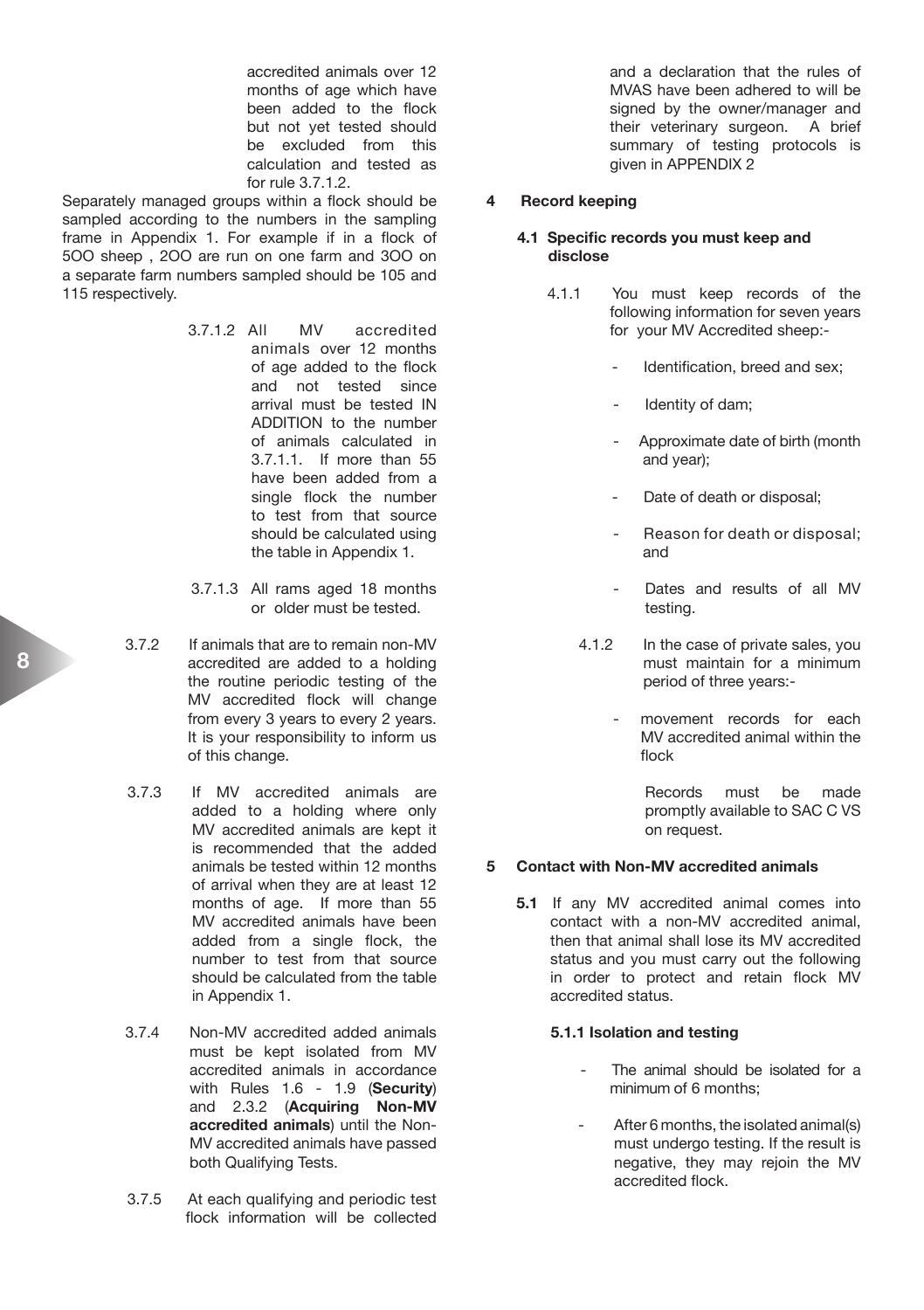If any animal in the isolated group tests positive for MV it should be culled. The remainder of the group must stay in isolation until they have passed a further test 6 months later.

## ALTERNATIVELY<sup>.</sup>

 You may carry out testing of the non MV accredited animals with which your MV accredited animal(s) had contact. The MV accredited animals should be isolated until the result of the testing is known. If the non-MV accredited animals test negative for MV, no further action is necessary.

# **5.1.2 Loss of MV status**

- If any MV accredited animal which has had contact with a non-MV accredited animal re-joins the MV accredited flock without adherence to Rule 5.1.1, the flock status will be suspended. The flock must not be described as MV accredited, and no animal may be sold as MV accredited until the animal(s) which lost status have tested negative for MV, at least 6 months after the contact with the non-MV accredited animals; or all the non-accredited animals in the contact flock can be tested.
- A positive result will lead to the whole flock losing its MV accredited status.

## **6 Withdrawal from MVAS or Loss of MV Accredited Status**

#### **6.1 Loss of MV Accredited Status**

- **6.1.1** Your flock will immediately lose its MV accredited status if any of the following events occur:-
	- You fail to comply in all respects with any of Rules 2, 3.6 or 3.7;
	- You fail to comply with any instructions whatsoever of SAC C VS, any veterinary surgeon, or any other party who from time to time have responsibility for governing the MVAS;
	- If any animal within the flock tests positive for MV (unless it is in isolation as either an added animal or one that has come into contact with a non-MV accredited animal)
- your flock fails a flock inspection where breaches of rules and conditions are found
- You inform SAC C VS that you wish your flock to be withdrawn from the MVAS.
- **6.1.2** The following rules shall apply where an animal has tested positive for MV:
	- If a flock loses MV accredited status, a set of procedures for regaining MV accredited status will be issued to the flock owner.
	- If the MV positive animal has been added from another flock then the flock of origin will have its MV accredited status suspended and will be subjected to extra testing carried out at the expense of the owner.
	- When MV infection is detected in a flock, all animals that have moved to other MV accredited flocks will be traced. These individual animals must then be tested at the expense of the current owner.
	- It is the responsibility of the flock owner of the breakdown flock to provide details of all animals moved out of the flock and sold privately or at sales so tracings can be performed.
	- It is the responsibility of the flock owner of the breakdown flock to provide the details of all animals purchased into the flock for the time period specified by SAC C VS,
	- Information requested by SAC C VS should be provided within 2 weeks
- **6.1.3** SAC C VS may suspend or remove your flock from the MVAS if any of the following events occur:-
	- If you breach or fail to comply with any of these rules;
	- you incorrectly portray your flock status
	- If there is any suspicion that an animal has been exposed to MV; or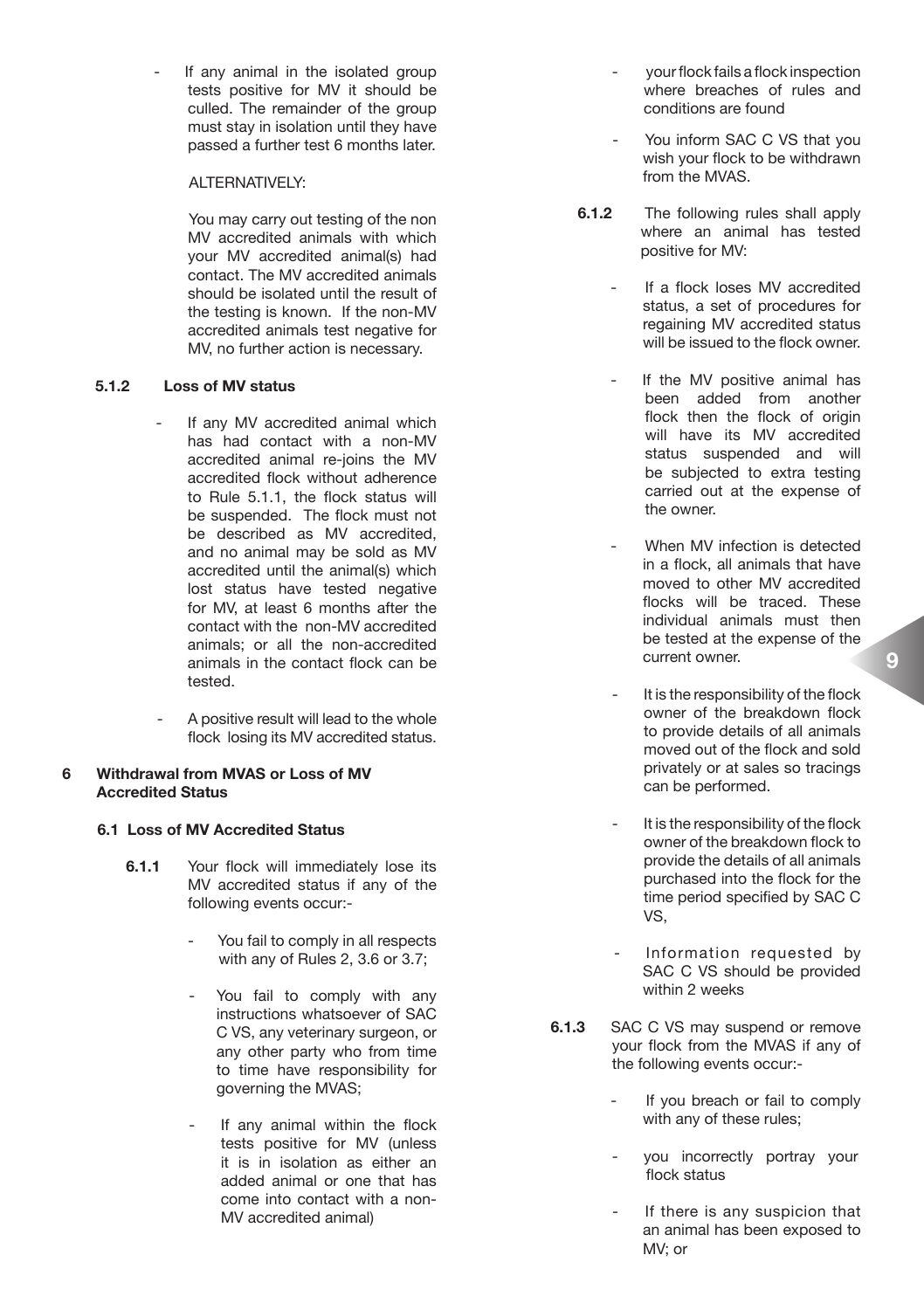If you fail to pay outstanding fees to SAC C VS.

#### **6.2 Regaining MV Accredited status**

- 6.2.1 If your Flock loses its MV accredited status because of a positive confirmation of MV, your flock can be re-admitted to the MVAS provided that you comply with the following:-
	- All infected animals must be removed from the flock, preferably to slaughter;
	- All lambs which have suckled infected animals or fed milk from infected animals must be removed from the flock. preferably to slaughter;
	- The flock must pass 2 qualifying tests. The first qualifying test must take place at least 6 months after the removal of the last infected animal(s) from the flock. The second qualifying test must take place 6 to 12 months later. Each test must include all animals in the flock aged 12 months or over at the time of testing.
	- If you cannot identify all the lambs which may have sucked an infected animal, then the flock will not be eligible for MV accredited status until all lambs have passed further qualifying tests determined by SACCVS. The earliest the first and second qualifying tests can be carried out is 12 and 18 months of age respectively.
- 6.2.2 If you lose MV accredited status for any other reason, SAC C VS will determine what, if any, qualifying testing is required for re-admission to the MVAS and what the frequency of testing will be thereafter.

 Non-compliance with the rules may result in loss of MV accredited status under the MVAS and your Health Status Reports or other veterinary certificates issued for export purposes may be cancelled or withdrawn.

## **6.3 Liability**

 **6.3.1** SAC C VS is not liable for any losses incurred by a member or any other person as a result of a flock's or animal's loss of MV accredited status howsoever caused.

#### **APPENDIX 1** MV - Flock Test Numbers

| Total number of ewes and rams aged 18<br>months or older | Sample<br>size |
|----------------------------------------------------------|----------------|
| $1 - 55$                                                 | All            |
| 56-60                                                    | 55             |
| $61 - 65$                                                | 60             |
| 66-70                                                    | 65             |
| $71 - 80$                                                | 70             |
| $81 - 90$                                                | 75             |
| $91 - 100$                                               | 80             |
| 101-120                                                  | 85             |
| 121-140                                                  | 90             |
| 141-160                                                  | 95             |
| 161-180                                                  | 100            |
| 181-200                                                  | 105            |
| 201-250                                                  | 110            |
| 251-300                                                  | 115            |
| 301-350                                                  | 120            |
| 351-400                                                  | 125            |
| 401-500                                                  | 130            |
| 501-700                                                  | 135            |
| 701-900                                                  | 140            |
| 901-1000                                                 | 145            |
| $1000+$                                                  | 150            |

This table is based on a 95% confidence of detecting a seroprevalence of 2%.

**Where only a proportion of the flock is tested all rams aged 18months or older must be sampled.**

**All animals aged 12 months or older that have been added to the flock from other sources, and not tested since arrival, must be tested in addition to the numbers in the table above.**

**10**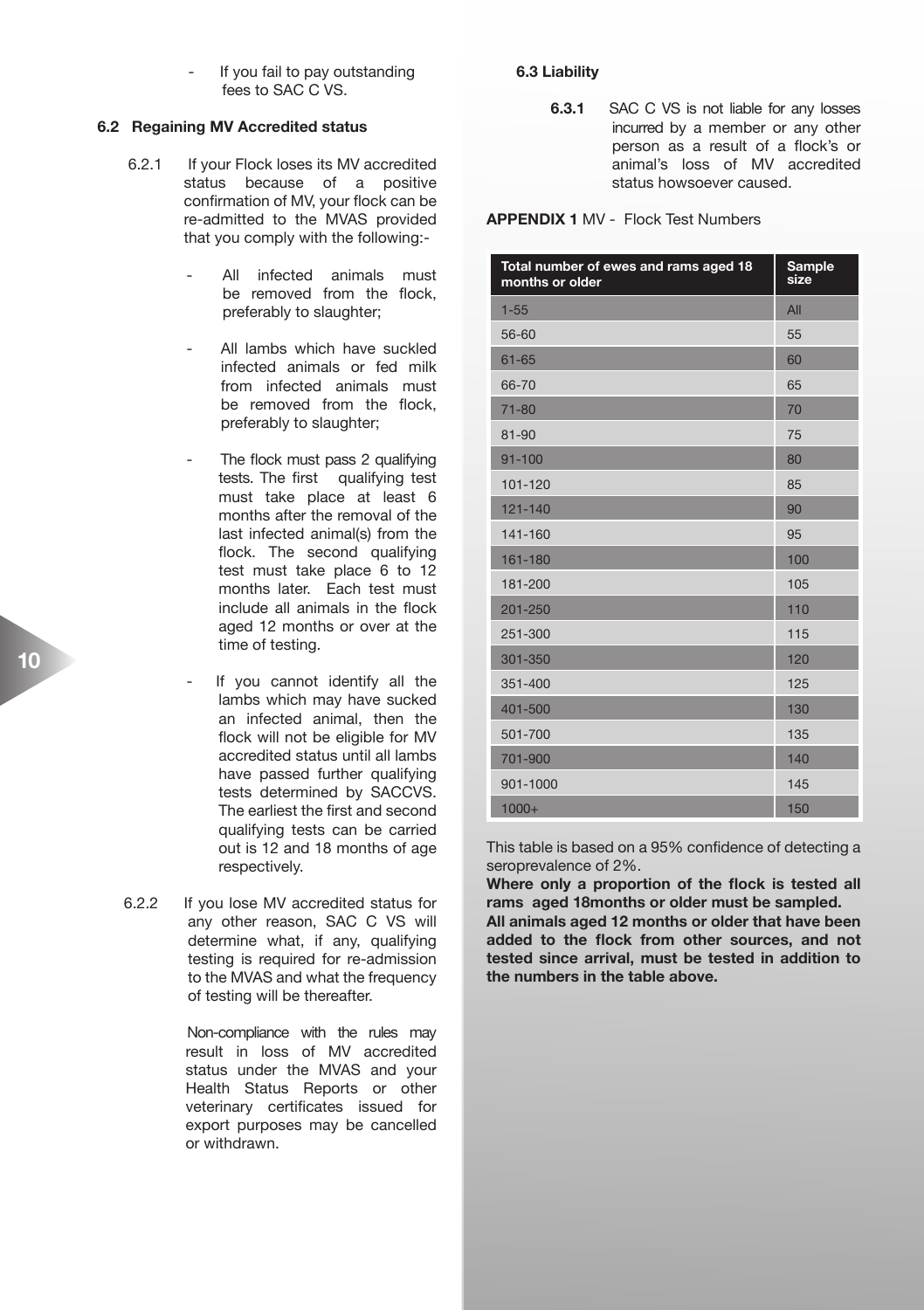## **APPENDIX 2**

# **SUMMARY OF TESTS REQUIRED FOR ACCREDITATION**

Please refer to the Rules & Conditions for full details or contact the Premium Sheep & Goat Health Schemes Office on 01835 822456 with any queries.

# A. Establishing MV accredited flock from Non-accredited sheep

| <b>Test</b>                                                             | <b>Time frame</b>                                                                                                                                                 |
|-------------------------------------------------------------------------|-------------------------------------------------------------------------------------------------------------------------------------------------------------------|
| First qualifying test (1QT)                                             | When flock established. All animals over 12 months of age<br>tested                                                                                               |
| Second qualifying test (2QT)                                            | Minimum of 6 months and maximum of 12 months after the<br>1QT. All animals over 12 months of age.                                                                 |
| 1st Routine periodic blood test (RPBT)                                  | 12 months after 2QT. See rule 3.7 for test number and test<br>requirements.                                                                                       |
| 2nd Routine periodic blood test (RPBT)                                  | 2 years after 1st RPBT. See rule 3.7 for test number and test<br>requirements.                                                                                    |
| 3rd RPBT (if no non accredited animals) and tests thereafter            | 3 yearly BUT additionally all bought in accredited animals<br>must be tested within 12 months of purchase. See rule 3.7 for<br>test number and test requirements. |
| 3rd RPBT (if non accredited animals on holding) and tests<br>thereafter | 2 yearly test. See rule 3.7 for test number and test<br>requirements.                                                                                             |

Establishing MV accredited flock through acquisition of MV accredited animals

| Test                                                                    | <b>Time frame</b>                                                                                                                                                  |
|-------------------------------------------------------------------------|--------------------------------------------------------------------------------------------------------------------------------------------------------------------|
| 1st Routine periodic blood test (RPBT)                                  | Six months after flock established. All animals over 12 months<br>of age tested                                                                                    |
| 2nd Routine periodic blood test (RPBT)                                  | 12 months after 1st RPBT. See rule 3.7 for test number and<br>test requirements                                                                                    |
| 3rd RPBT (if no non accredited animals) and tests thereafter            | 3 yearly BUT, additionally, all bought in accredited animals<br>must be tested within 12 months of purchase. See rule 3.7 for<br>test number and test requirements |
| 3rd RPBT (if non accredited animals on holding) and tests<br>thereafter | 2 yearly test. See rule 3.7 for test number and test<br>requirements                                                                                               |